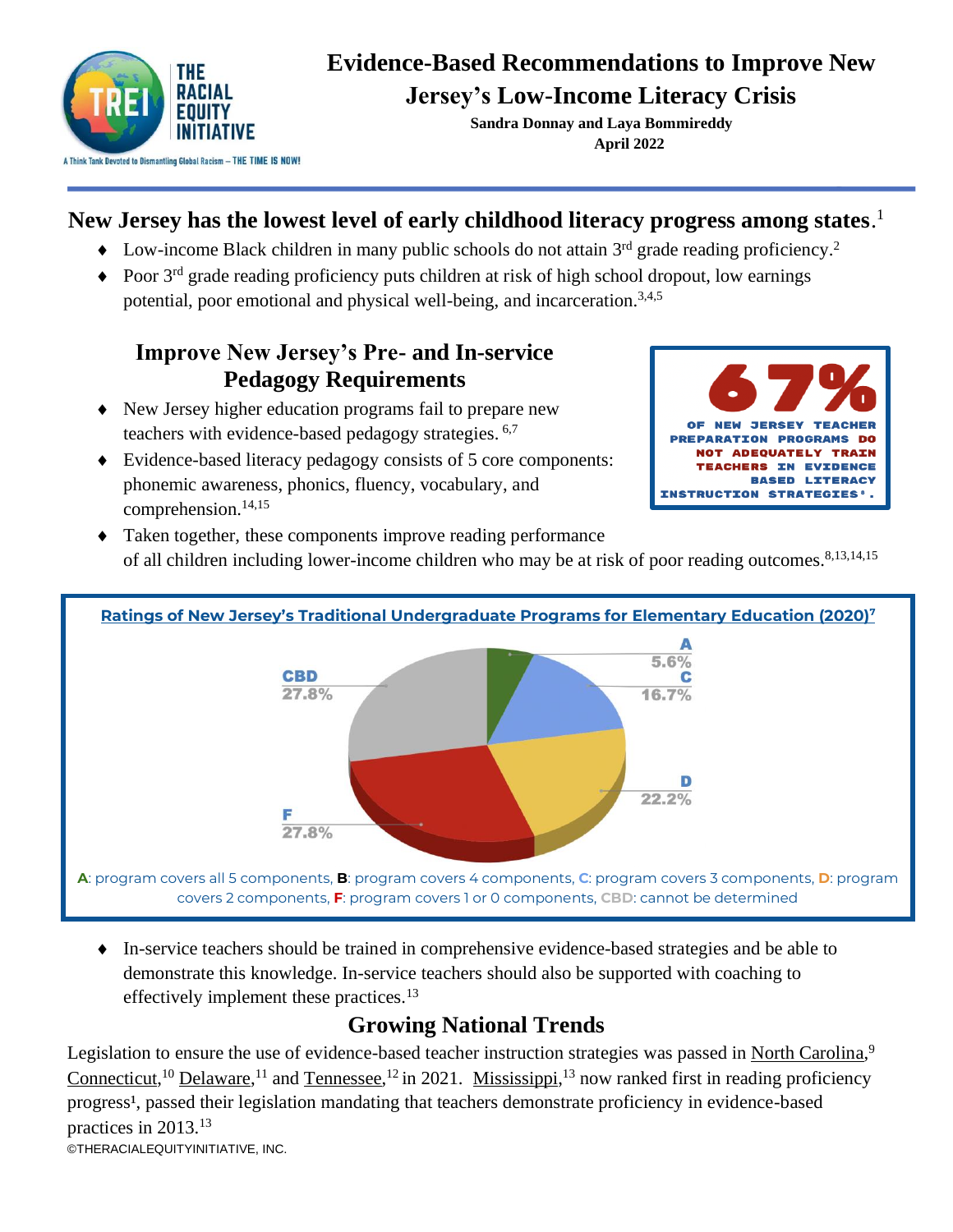#### [The National Council on Teacher Equality's](https://www.nctq.org/review/standardScores/Elementary_-NJ-) [Ratings of New Jersey's Traditional Undergraduate And Graduate](https://www.nctq.org/review/standardScores/Elementary_-NJ-)

[Programs for Elementary Education, 2020](https://www.nctq.org/review/standardScores/Elementary_-NJ-)[7](https://www.nctq.org/review/standardScores/Elementary_-NJ-)

| <b>INSTITUTION</b>                        | <b>PROGRAM</b> | <b>EARLY READING PROGRAM RATING</b> |
|-------------------------------------------|----------------|-------------------------------------|
| Fairleigh Dickinson University            | Graduate       | $\mathbf{A}$                        |
| Seton Hall University                     | Undergraduate  | $\boldsymbol{\mathsf{A}}$           |
| Montclair State University                | Undergraduate  | ${\bf C}$                           |
| <b>Rider University</b>                   | Undergraduate  | ${\bf C}$                           |
| Rutgers University - New Brunswick        | Graduate       | $\mathbf C$                         |
| Saint Peter's University                  | Undergraduate  | ${\bf C}$                           |
| Centenary University                      | Undergraduate  | ${\bf D}$                           |
| College of New Jersey                     | Undergraduate  | ${\rm D}$                           |
| Monmouth University                       | Undergraduate  | ${\bf D}$                           |
| New Jersey City University                | Undergraduate  | ${\rm D}$                           |
| Caldwell University                       | Graduate       | $\mathbf F$                         |
| Georgian Court University                 | Undergraduate  | $\boldsymbol{\mathrm{F}}$           |
| Kean University                           | Undergraduate  | $\mathbf F$                         |
| Montclair State University                | Graduate       | $\mathbf F$                         |
| New Jersey City University                | Graduate       | $\mathbf F$                         |
| Ramapo College of New Jersey              | Undergraduate  | $\boldsymbol{\mathrm{F}}$           |
| Rowan University                          | Undergraduate  | $\mathbf F$                         |
| Rutgers University - Camden               | Graduate       | $\boldsymbol{\mathrm{F}}$           |
| <b>Stockton University</b>                | Undergraduate  | $\mathbf F$                         |
| <b>Stockton University</b>                | Graduate       | $\boldsymbol{\mathrm{F}}$           |
| <b>Bloomfield College</b>                 | Undergraduate  | <b>CBD</b>                          |
| Caldwell University                       | Undergraduate  | CBD                                 |
| College of New Jersey                     | Graduate       | CBD                                 |
| Felician University                       | Undergraduate  | CBD                                 |
| <b>Felician University</b>                | Graduate       | <b>CBD</b>                          |
| Georgian Court University                 | Graduate       | CBD                                 |
| Monmouth University                       | Graduate       | CBD                                 |
| <b>Rider University</b>                   | Graduate       | CBD                                 |
| Saint Elizabeth University                | Undergraduate  | CBD                                 |
| William Paterson University of New Jersey | Undergraduate  | CBD                                 |
| William Paterson University of New Jersey | Graduate       | CBD                                 |